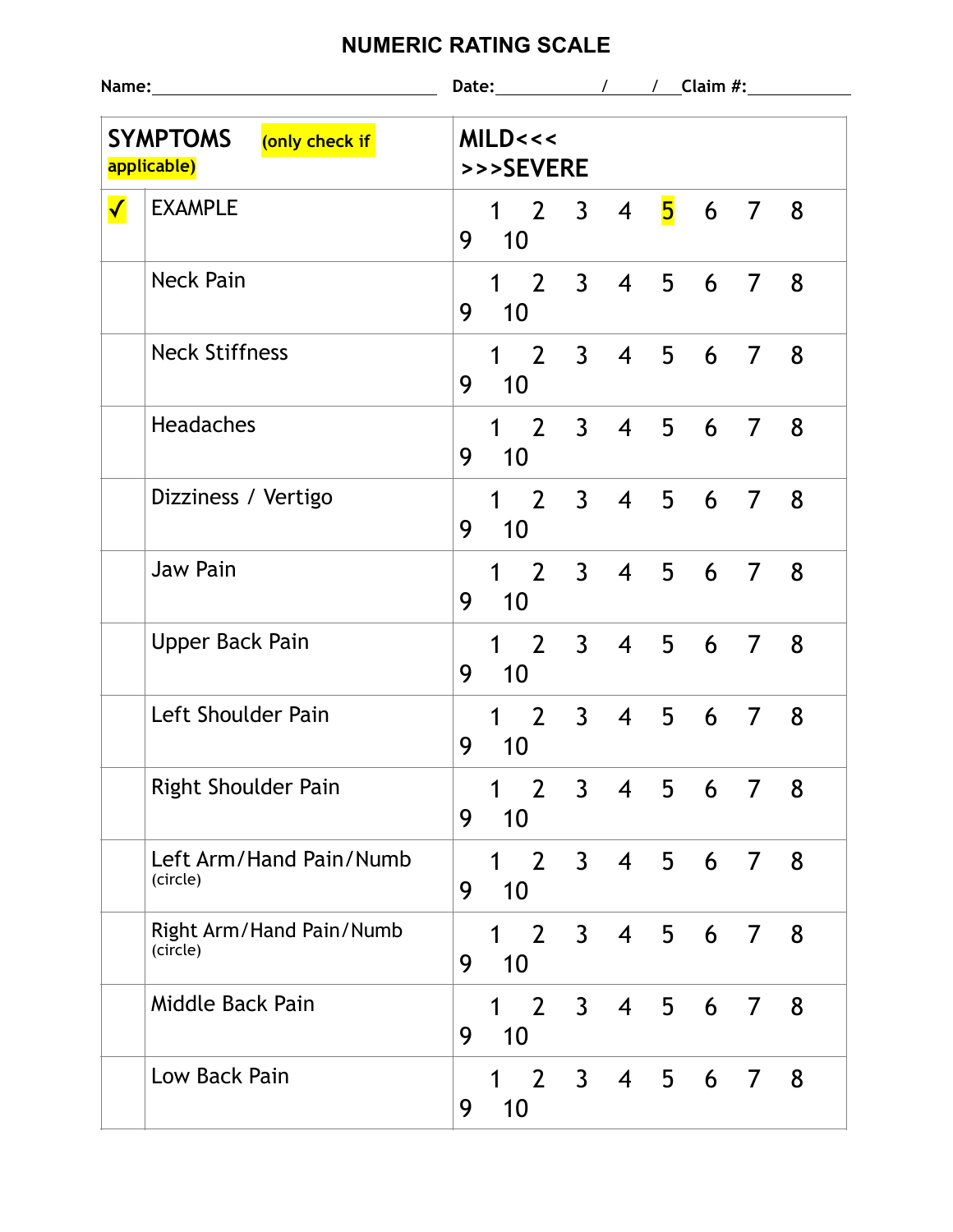| Left Hip/SI Pain/Numb<br>(circle)    | 9 | $2^{\circ}$<br>1<br>10              | 3 <sup>7</sup> |                          |                |   | 4 5 6 7 8      |   |
|--------------------------------------|---|-------------------------------------|----------------|--------------------------|----------------|---|----------------|---|
| Right Hip/SI Pain/Numb<br>(circle)   | 9 | $\overline{2}$<br>$\mathbf 1$<br>10 | $\overline{3}$ | $\overline{4}$           | 5 <sup>5</sup> | 6 | $\overline{7}$ | 8 |
| Knee Pain Left / Right<br>(circle)   | 9 | $2^{\circ}$<br>$\mathbf 1$<br>10    | $\mathbf{3}$   | $\overline{\mathcal{A}}$ | 5              | 6 | $\overline{7}$ | 8 |
| Left Leg/Foot Pain/Numb<br>(circle)  | 9 | $2^{\circ}$<br>1<br>10              | $\mathsf{3}$   | $\overline{\mathcal{A}}$ | 5              | 6 | $\overline{7}$ | 8 |
| Right Leg/Foot Pain/Numb<br>(circle) | 9 | 2 <sup>1</sup><br>1<br>10           | $\overline{3}$ | $\overline{4}$           | 5              | 6 | 7              | 8 |
| Ear Buzzing/Ringing                  | 9 | $2^{\circ}$<br>1<br>10              | $\mathbf{3}$   | $\overline{\mathcal{A}}$ | 5              | 6 | 7              | 8 |
| Fatigue                              | 9 | $2^{\circ}$<br>1<br>10              | $\mathbf{3}$   | $\overline{4}$           | 5              | 6 | 7              | 8 |
| Irritability                         | 9 | $2^{\circ}$<br>1<br>10              | $\overline{3}$ | $\overline{4}$           | 5              | 6 | $\overline{7}$ | 8 |
| Short of Breath                      | 9 | $2^{\circ}$<br>1<br>10              | $\mathfrak{Z}$ | $\overline{4}$           | 5 <sup>5</sup> | 6 | $\overline{7}$ | 8 |
| <b>Sleep Difficulty</b>              | 9 | 2 <sup>2</sup><br>1<br>10           | $\mathsf{3}$   | $\overline{4}$           | 5              | 6 | 7              | 8 |
| Nausea / Stomach Upset               | 9 | $\overline{2}$<br>$\mathbf 1$<br>10 |                | 3 4 5 6 7                |                |   |                | 8 |
| <b>Tension</b>                       | 9 | $\overline{2}$<br>$\mathbf 1$<br>10 | $\mathsf{3}$   | $\overline{4}$           |                |   | 5 6 7          | 8 |
| <b>Blurred Vision</b>                | 9 | $\overline{2}$<br>$\mathbf 1$<br>10 | $\mathbf{3}$   | $\overline{\mathcal{A}}$ |                |   | 5 6 7 8        |   |
| <b>Memory Loss</b>                   | 9 | $\overline{2}$<br>$\mathbf 1$<br>10 | 3 <sup>7</sup> | $\overline{4}$           | 5 <sub>5</sub> | 6 | $\overline{7}$ | 8 |
| Other:                               | 9 | $2^{\circ}$<br>$\mathbf 1$<br>10    | 3 <sup>7</sup> | $\overline{4}$           | 5              | 6 | $\overline{7}$ | 8 |
| Other:                               | 9 | $\mathbf 1$<br>10                   |                | 2 3 4 5 6 7              |                |   |                | 8 |